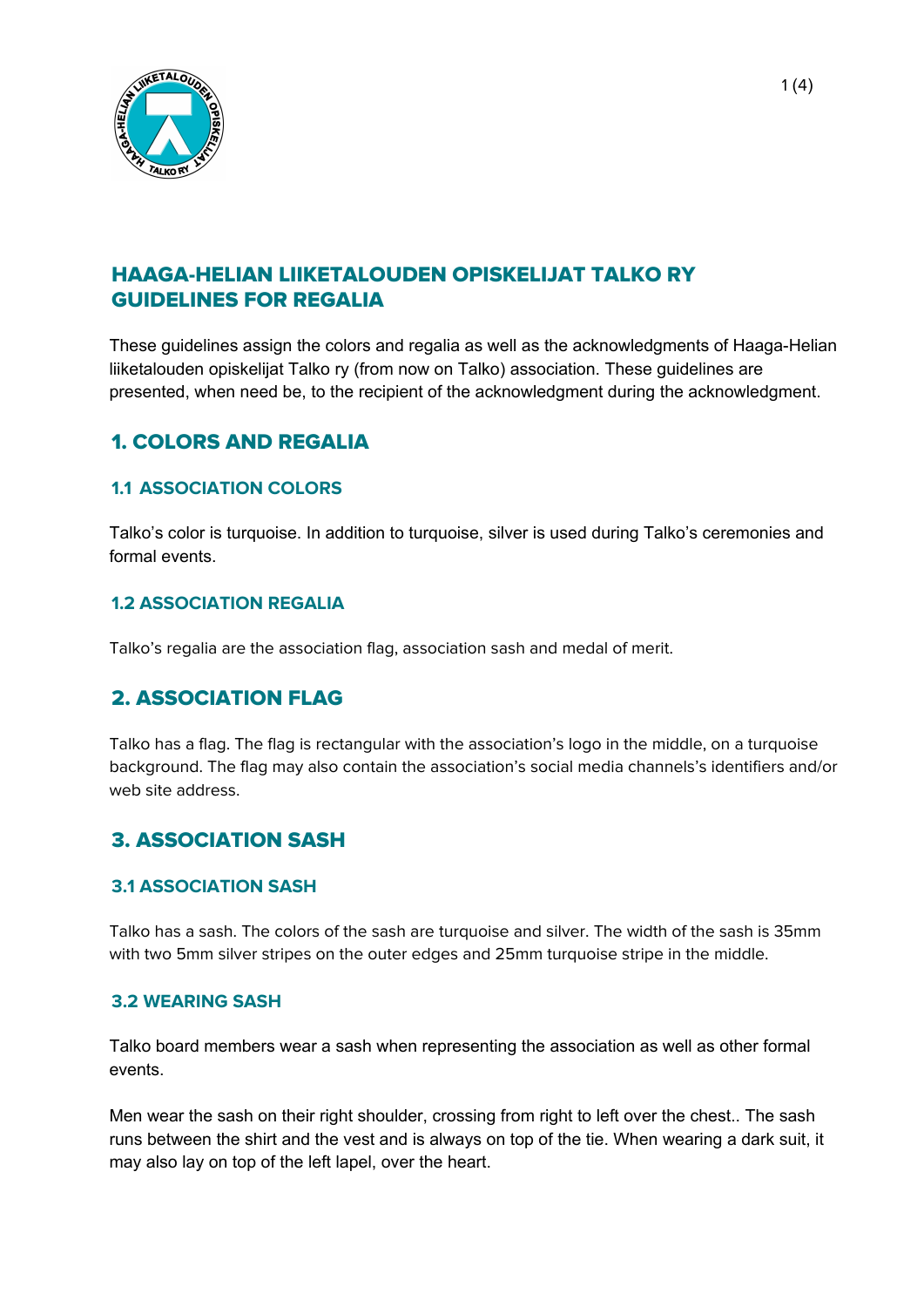

Women wear the sash on their left shoulder, with the shoulder covered. The council sash may not lay on bare skin. Women may also wear the sash on the left chest area folded into a 90mm wide rosette.

### **3.3 CLAIMING AND PRESENTING COUNCIL SASH**

Talko board members and board alumni may claim sashes to use.

Talko alumni graduates from Haaga-Helia may use the association sash after graduating. The sash may also be worn after the end of term.

### **3.4 USE OF OTHER SASHES**

Other council or academic sashes may be used with the Talko association sash. Maximum of three sashes may be worn simultaneously.

When representing Talko the association sash is worn on top of other sashes.

### 4. ASSOCIATION REGALIA

The association has a medal of merit. The medal of merit will be addressed in the next chapter.

Obsolete regalia may be worn throughout the life of the recipient.

### 5. ASSOCIATION ACKNOWLEDGMENTS

The association acknowledges those distinguished in positions of responsibility. The tokens of acknowledgement are a medal of merit and an honorary membership.

#### **5.1 TALKO MEDAL OF MERIT**

The talko medal of merit is a round silvered medal with the association's logo.

**5.2 AWARDING AND PRESENTING TALKO MEDAL OF MERIT**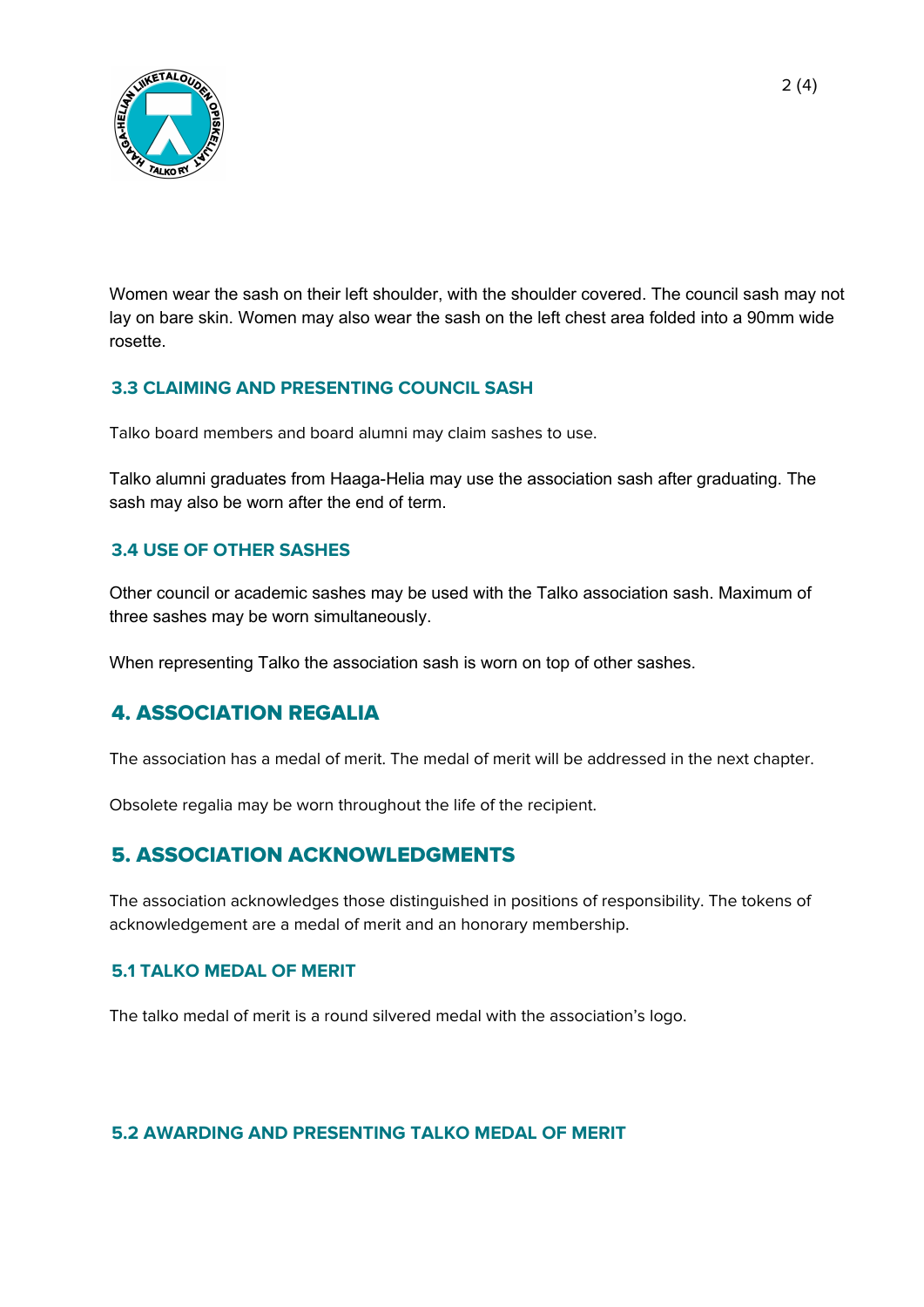

The association's board may award the medal of merit when a full member or a board alumni of the association submits an application that is supported by four full members and/or board alumni. The application must be submitted by the end of March of the year in question.

The board will assign a working group before its spring meeting, if need be, to process received medal of merit applications. The group consists of at least 5 persons from two separate terms. The working group considers whether the person in question qualifies to receive a medal of merit and brings approved applications to the board meeting. The approval must be by absolute majority in the board meeting. The medal of merit may not be awarded to a current member of the board.

The association awards medals of merit for distinguished association's members or alumni who have promoted the association's operation and/or played a significant part in developing the association's operation. The medal of merit may also be awarded to persons outside the association as an acknowledgment.

Talko medal or merit is presented at the association's Annual Ball with the association's sash and these guidelines.

### **5.5. WEARING MEDAL OF MERIT**

During formal events the medal of merit is worn on the association's sash. During formal events the medal may also be worn on the left lapel or left chest of the suit.

### **5.6 HONORARY MEMBERSHIP**

The board may invite persons who have significantly promoted the operation and goals of the association to become honorary members. The decision to award honorary membership is made in the association's meeting.

The awarding of honorary memberships takes place at the Annual Ball. The honorary member will receive an honorary diploma.

### **5.7 ACKNOWLEDGMENT APPLICATION**

Applications of acknowledgment for the board are submitted during the official application period by an application form validated by the board. The application must contain the acknowledgment type, the name of the person considered for acknowledgement and the supporting criteria for awarding the acknowledgment.

The application may be submitted by the association's full member or alumni, and it must be